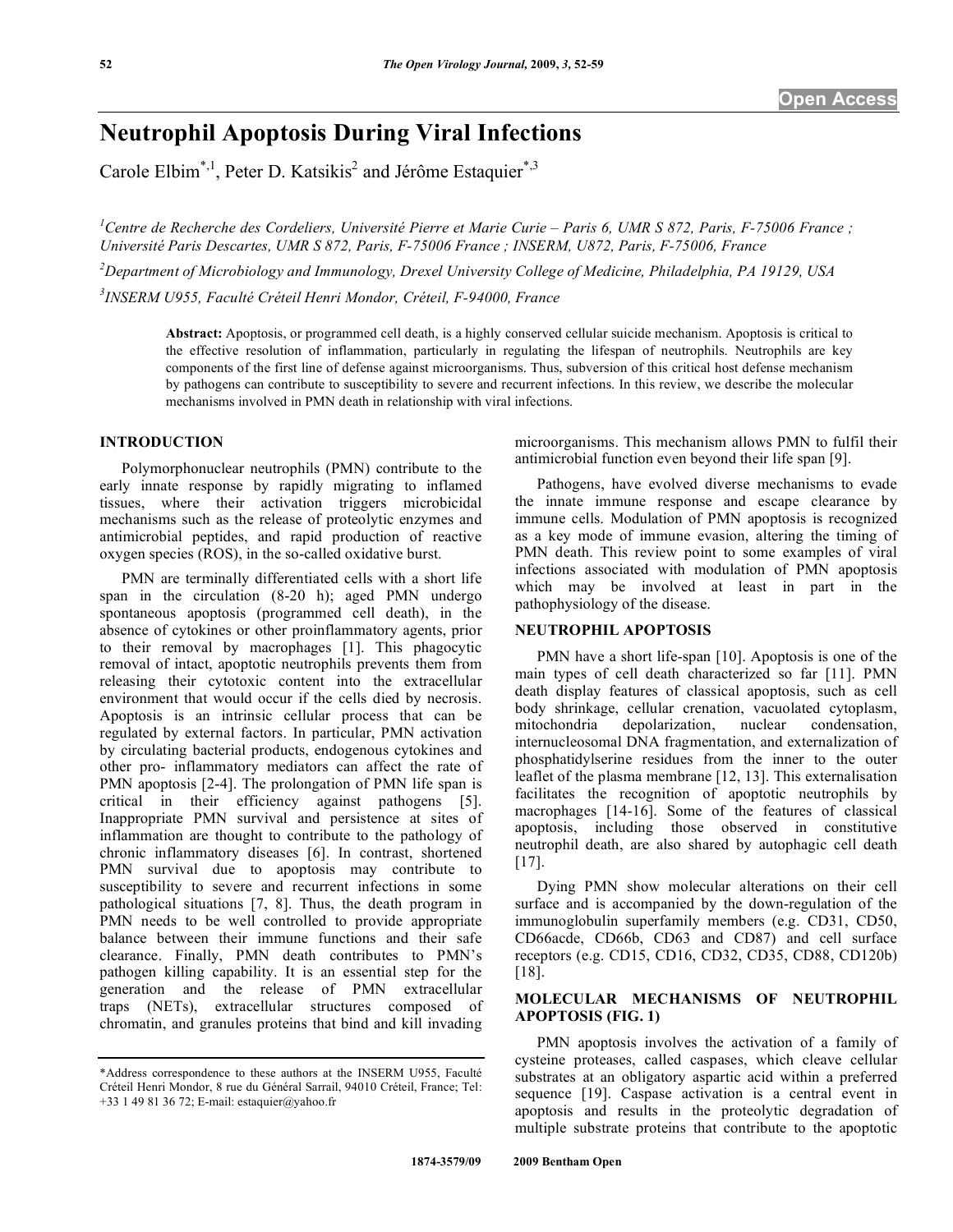

**Fig. (1).** Pathways leading to neutrophil death.

phenotype. Two major pathways that regulate apoptosis have been defined in a number of different cell types, including PMN. The first pathway depends on death receptors such as TNFRs and Fas (CD95) that can directly activate a caspase cascade *via* the activation of the caspase-8, an initiator caspase [20]. Bid, a pro-apoptotic members of the Bcl-2 family is cleaved [21]. Activated Bid is then translocated to mitochondria and can induce the release of cytochrome *c* and other proapoptotic factors.

 The second pathway termed intrinsic apoptosis pathway involves mitochondria and the Bcl-2 family members, and results in activation of caspase cascade *via* the activation of caspase-9 as an initiator caspase [22]. The release of mitochondrial cytochrome *c* is under the control of the relative levels of pro- and anti-apoptotic members of the Bcl-2 family [22].

 PMN have been reported to express a variety of regulatory and effector caspases, including caspases-1, -3 and -8 [23, 24]. PMN contain barely detectable levels of cytochrome *c*; however, the trace of amount of cytochrome *c* present in PMN is both necessary and sufficient for caspase activation [25].

 It is now generally agreed that human PMN do not express the anti-apoptotic protein Bcl-2 but they express mRNA for the anti-apoptotic proteins, Mcl-1, A1 and Bcl- $X_L$ [4, 26]. Mcl-1 and A1 proteins are expressed in bloodstream neutrophils and their levels decrease prior to the onset of apoptosis [4, 26]. Mcl-1 and A1 proteins have very short half lives (approximately 2-3 h) whereas the half lives of the proapoptotic proteins such as Bax, Bak and Bad, are relatively long. Hence, PMN apoptosis may be governed by the cellular levels of the relatively short-lived survival proteins, Mcl-1 and A1. In the absence of *de novo* synthesis of Mcl-1 and A1, the activity of the longer lived pro-apoptotic proteins prevails and tips the balance towards apoptosis. However, in the presence of survival signals (e.g. cytokines) the enhanced expression of the anti-apoptotic proteins, *via* pathways involving activated transcription, will ensure survival. It has been demonstrated that separate transcriptional signalling pathways leading to NF-KB and MAPKs activation regulate the expression of these proteins.

Calpains are a family of noncaspase cysteine proteases present in isolated PMN [27]. The ubiquitous calpain isoforms calpain-1 and calpain-2 are distinguished by their *in vitro* calcium requirements. During PMN spontaneous death, levels of calpastatin, a highly specific calpain inhibitor, decreases, leading to a drastic enhancement of the calpain-1 activity. Activated calpain-1 cleaves Bax into an active fragment [28]. Selective reduction of calpastatin by antisense oligodeoxynucleotides has been shown to accelerate spontaneous PMN apoptosis [29]. Further support for the importance of the calpastatin-calpain system was obtained by analysing PMN from patients with cystic fibrosis that exhibited delayed apoptosis. PMN display markedly increased calpastatin and decreased calpain-1 protein levels compared with PMN from healthy individuals [28]. More recently, it has been proposed that cathepsin D, a serine protease localized in the azurophilic granules, mediates caspase-8 activity. Pharmacological or genetic inhibition of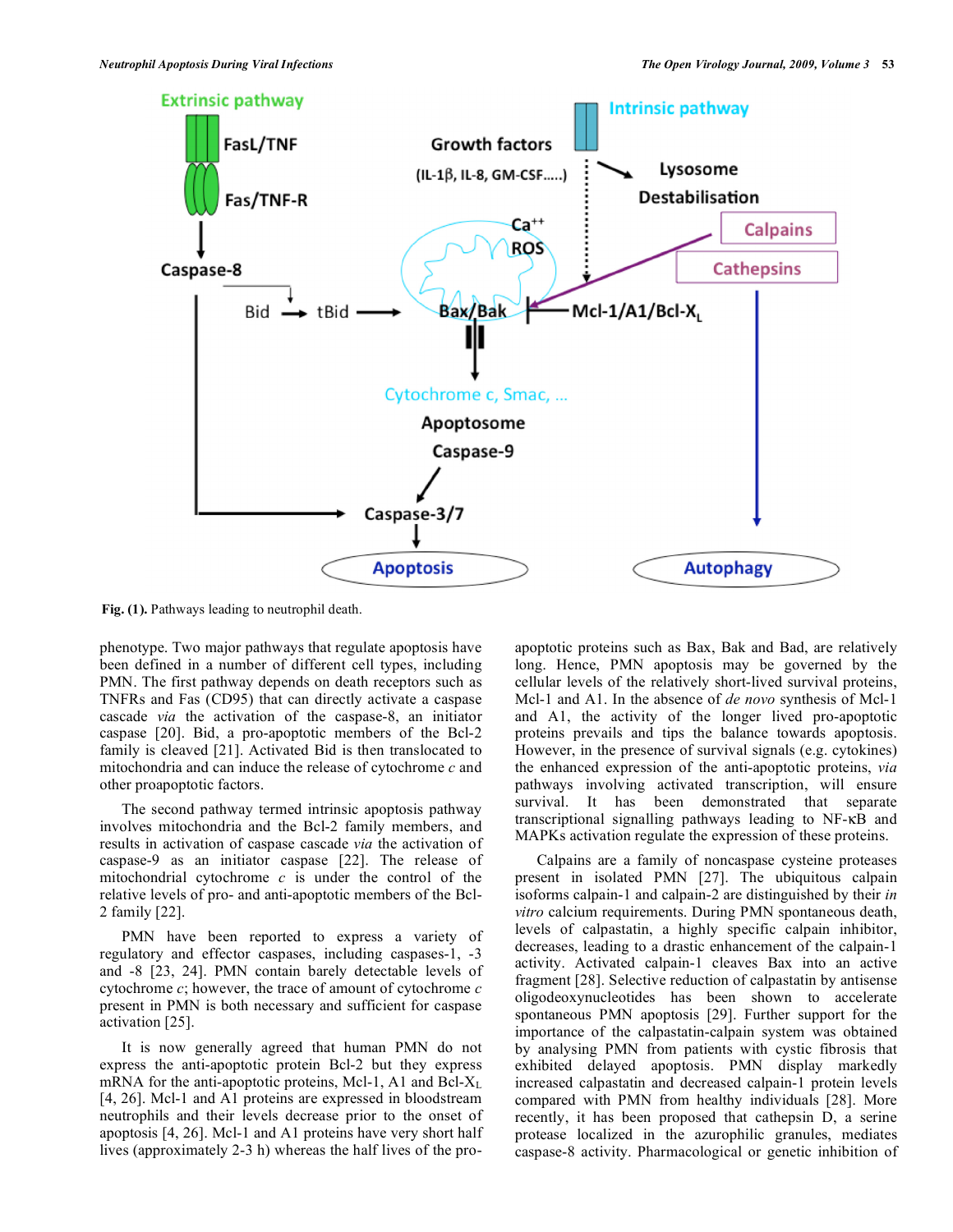cathepsin D resulted in delayed caspase activation and reduced PMN apoptosis [30]. Furthermore, it has been reported that calpain mediates the cleavage of Atg5, an autophagy-related gene require for the formation of autophagosomes, swithching autophagy to apoptosis [31].

#### **MODULATION OF NEUTROPHIL APOPTOSIS**

 The expression of constitutive PMN death programme can be delayed or accelerated by environmental factors.

#### **Antiapoptotic Factors**

 PMN life-span increases significantly once they migrate out of the circulation and into the sites of inflammation, where they encounter various pro-inflammatory mediators. In particular, it has been reported that pro-inflammatory mediators including cytokines (IL-1 $\beta$ , IL-2, TNF- $\alpha$ , IL-15, IFN- $\gamma$ , G-CSF, GM-CSF) can prolong PMN survival [2]. The reported effects of IL-6 on PMN apoptosis are controversial [32, 33]. IL-8, a chemokine, has also been shown to delay PMN apoptosis mediated by Fas and TNF- $\alpha$ receptors [34, 35].

 Toll Like Receptors (TLR) agonists such as Malp2 (TLR2), LPS (TLR4), R-848 (TLR7/8), and CpG-DNA (TLR9) can also prolong PMN survival [4]. Treatment of PMN with such agents, that delay apoptosis, either increases or maintains Mcl-1 and A1 levels, providing a mechanism to explain cytokine-mediated increased survival *via* enhanced expression of anti-apoptotic proteins.

 Similarly, a role of endothelial transmigration in the regulation of PMN apoptosis has been reported again indicating that adhesion molecules can generate intracellular signals that trigger enhanced survival of neutrophils as they migrate from the bloodstream into tissues [36, 37]. In this context, soluble ligand of  $\alpha_M\beta2$  integrin, including fibrinogen, delay PMN apoptosis through Akt activation [38].

#### **Proapototic Stimuli**

 Fas signaling can mediate PMN apoptosis, and overrides the antiapoptotic effect of GM-CSF and TNF [39, 40]. An interaction between Fas and its counterpart, Fas ligand (FasL), was originally suggested to represent a mechanism to explain constitutive PMN apoptosis [41]. PMN express significant levels of Fas and whilst early reports indicated that they could also express FasL [41], this finding was not confirmed in later reports [42, 43]. PMN from CD95 deficient mice (lacking CD95) undergo apoptosis at the same rate as control mice, arguing against a role for the Fas system in constitutive apoptosis [44, 45]. Interestingly, it has been shown that membrane-bound form of Fas-L induce PMN infiltration *in vivo* which may be related to the release of IL- $1\beta$  from inflammatory cells [46]. Hence, the role of the Fas/FasL system in regulation of PMN apoptosis in inflammation and disease is still controversial.

## **DYNAMICS OF NEUTROPHIL APOPTOSIS DURING VIRAL INFECTIONS**

 Several lines of evidence suggest a key role of PMN, at least through defensin expression, in controlling viruses such as adenovirus, influenza virus and herpes simplex virus [47- 49]. In addition, human neutrophil  $\alpha$ -defensins 1-4 have

been reported to inhibit HIV-1 replication *in vitro* [50-52], and activated PMN have been demonstrated to exert cytotoxic activity against HIV-infected cells [53]. PMN also attract and stimulate other immune cells through the release of proinflammatory chemokines and cytokines [54] and through direct interactions with immune cells such as dendritic cells [55], implying that PMN have the potential to orchestrate adaptive immune responses and play a key role during viral infections. Therefore, modulation of PMN survival during viral infections may have important consequences in disease evolution.

#### **Inhibition of PMN Apoptosis During Viral Infections (Table 1)**

## *1. Respiratory Syncytial Virus (RSV) Inhibit PMN Apoptosis*

 RSV, a ssRNA virus, is the major cause of lower respiratory tract disease (LRTD) in infants. In addition to virus-induced pathology, the immunological response to viral infection is thought to be responsible for disease pathogenesis, ultimately leading to respiratory distress. One of the characteristic phenomena of RSV LRTD is the presence of large numbers of neutrophils in the lower airways [56]. This is more profound than in any other viral respiratory condition in childhood in which mostly alveolar macrophages and lymphocytes prevail. It has been suggested that PMN may even contribute to the pathology observed in the airway. In this context, IL-9 production by PMN, which regulates mucus production by goblet cells, was found to be associated with severe RSV infection. In addition, it has been reported that RSV leads to an inhibition of the constitutive apoptotic program. This process was found to be dependent on both PI3K activity and NF- $\kappa$ B activation. The antiapoptotic effect was abrogated by preincubation with the lysomotropic agent chloroquine, indicating the requirement for endolysosomal internalization. Furthermore, addition of ssRNA, a ligand for the intracellular TLR7/TLR8, also inhibited PMN apoptosis, suggesting that intracellular TLRs could be involved in induction of the antiapoptotic effect. IL-6, reported to inhibit neutrophil apoptosis, was present in supernatants from RSV-exposed PMN, suggesting that there is an autocrine or paracrine antiapoptotic role for IL-6. Finally, RSV treatment of PMN resulted in increased expression of the antiapoptotic Mcl-1 protein [57]. Whether or not an increased neutrophil life span is to the benefit of the host is unclear. It also may be a non specific immune evasion technique evolved by viruses that may even be harmful to the host when occuring in neutrophils by increasing pathology to the airway.

## *2. Human Cytomegalovirus (HCMV) Inhibit PMN Apoptosis*

 HCMV is one of the eight viruses that belong to the herpes virus family. As with other herpes viruses, a primary HCMV infection is followed by life-long persistence of the virus in a latent state, and reactivation may occur repeatedly throughout life. Generally, HCMV infection is subclinically in immunocompetent individuals, but the virus can cause fatal disease in immunocompromised patients, for example after transplantation in AIDS patients and in the fetus. Patients undergoing active HCMV infection also have an increased risk of developing severe secondary clinical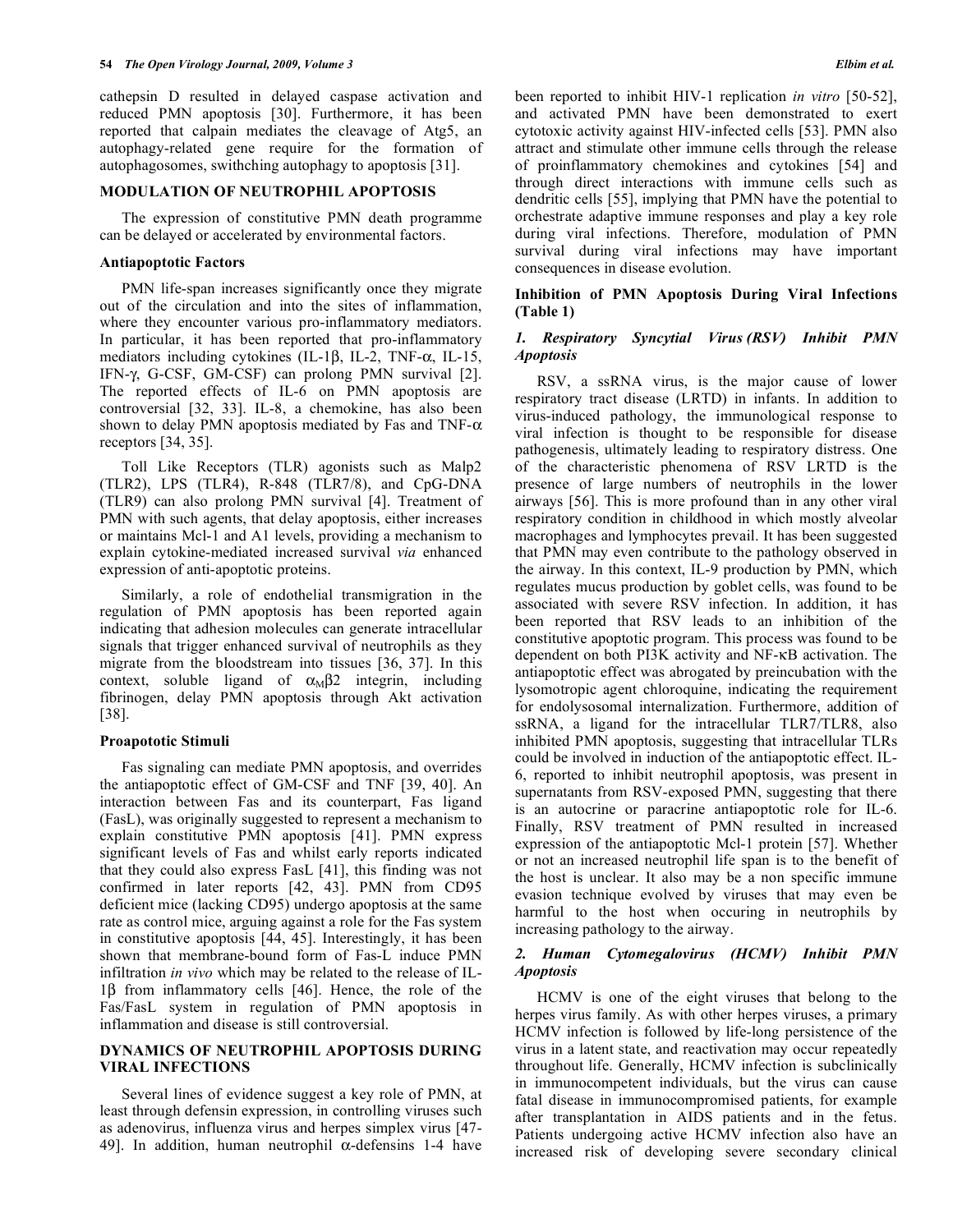|                         | <b>Respiratory Syncitial Virus (RSV)</b>                                                                                                                                                                                    | Human Cytomegalovirus (HCMV)                                                                                                                                                                                    |
|-------------------------|-----------------------------------------------------------------------------------------------------------------------------------------------------------------------------------------------------------------------------|-----------------------------------------------------------------------------------------------------------------------------------------------------------------------------------------------------------------|
| Virus-induced Pathology | - Lower respiratory tract disease in infants<br>- Associated with respiratory distress                                                                                                                                      | - Belong to the Herpes family:<br>persistence of the virus in a latent state and repeated<br>reactivation<br>- Subclinically in immunocompetent individuals but<br>fatal disease for immunocompromized patients |
| <b>Characteristics</b>  | - Accumulation of PMN in lower airways<br>- PMN production of IL-9 which increases mucus production by<br>Goblet cells                                                                                                      | - Presence of activated-PMN                                                                                                                                                                                     |
| Mechanisms              | - Presence of the anti-apoptotic cytokine IL-6<br>- Interaction of ssRNA from RSV with TLR7/8?<br>- Activation of PI3K and NF <sub>KB</sub> signaling pathways<br>- Increased expression of the anti-apoptotic protein Mcl1 | - Interaction of the viral protein UL36 with apoptotic<br>pathways<br>- Blockade of caspase 8 activation<br>- Inhibition of Fas ligand-mediated apoptosis                                                       |
| Consequences            | - Immune evasion                                                                                                                                                                                                            | -Exacerbation of inflammatory responses e.g. in<br>intestinal tissue                                                                                                                                            |

**Table 1. Inhibition of PMN Apoptosis during Viral Infections** 

bacterial infections. This higher incidence of bacterial infections in HCMV patients may not be due directly to a dysfunction of PMN. Instead, HCMV-infected PMN become more activated, in terms of adhesion molecules expression and ROS production, than uninfected cells. Moreover, PMN apoptosis was significantly inhibited in HCMV-infected PMN [58]. This may be related to binding of the viral protein UL36 to caspase 8, blocking its activation and in this way inhibiting Fas-ligand-mediated apoptosis [59]. An additional anti-apoptotic effect may be mediated by the shedding of IL-8 from the endothelial cells at the time of infection as suggested [60].

 The fact that apoptosis is inhibited by HCMV may cause overreactive PMN creating inflammation. In this context, active HCMV infection in inflammatory cells, including PMN, has been reported in intestinal tissue sections from approximately 90% of patients with active inflammatory bowel disease (IBD) [61]. This may result in further aggravation of disease such as IBD and possibly also in other chronic inflammatory diseases.

## **Exacerbation of PMN Apoptosis During Viral Infections (Table 2)**

## *1. Exacerbation of PMN Apoptosis During HIV and SIV Infection*

 The use of non-human primate models, particularly SIVinfected Asian Rhesus macaques (RMs), has allowed the detailed and sequential investigation of the events of SIV infection in terms of virus dynamics, immune response, and changes in the pool of  $CD4^+$  T cells [62]. Thus, SIV mac infection of RMs has proved an invaluable animal model for studies of AIDS pathogenesis, therapeutics, and vaccines. In particular, we and others have demonstrated that RMs of Chinese origin is a particularly relevant model to study human diseases [63-69].

 Recently, we showed that PMN death increased early during the acute phase of SIV infection in RMs, and coincided with the peak of viral replication on day 14 postinoculation. The level of PMN death was significantly more severe in RMs that progress rapidly to AIDS and coincided with neutropenia. In contrast, no changes in the levels of PMN death and PMN counts were observed in the nonpathogenic model of SIV infection of natural African Green Monkeys (AGMs) despite similar high viral replication. Consequently, the early increase in PMN death that we identified may account for the decline in PMN numbers that occurs during primary SIV infection and may, thus, have important implications for subsequent viral replication and disease progression. PMN death was a Bax and Bakindependent mitochondrial insult, which is prevented by inhibiting calpain activation but not caspase activation. Accelerated PMN death was not related to PMN infection, but we found that SIV particle binding to the cell surface is sufficient to prime PMN for death [70].

 During the chronic phase, we also demonstrated that PMN from RM chronically infected with the virulent strain SIVmac251 display increased susceptibility to undergo apoptosis. PMN apoptosis was significantly increased in RMs progressing faster to AIDS as compared to non progressors RMs. Furthermore, the percentage of apoptotic cells correlated with PMN activation state reflected by increased CD11b expression and reactive oxygen species production. Interestingly, inflammatory cytokines IL-8 and IL-1 $\beta$  that prevent *in vitro* PMN death, were lower in RMs progressing towards AIDS. Thus, this decrease of inflammatory cytokines might lead to an abnormal tendency of PMN to die during the chronic phase. However, this is not reflected by an apparent decline of PMN counts. This result contrasts with the data observed during the acute phase demonstrating that PMN death is associated with neutropenia [71]. Increased PMN apoptosis has been also observed in HIV-infected patients having less than 200 CD4<sup>+</sup> cells/mm3 [72-78]; the introduction of HAART reducing spontaneous PMN apoptosis. This increased PMN apoptosis found in both HIV infection and pathogenic SIV models may also be due to increased translocation of gut bacterial products into the bloodstream that results from HIV/SIV associated enteropathy [79].

 Increased emigration from the bone marrow of mature PMN could be an explanation for the absence of apparent depletion compensating cell death in chronically infected macaques. The consequences of PMN activation generating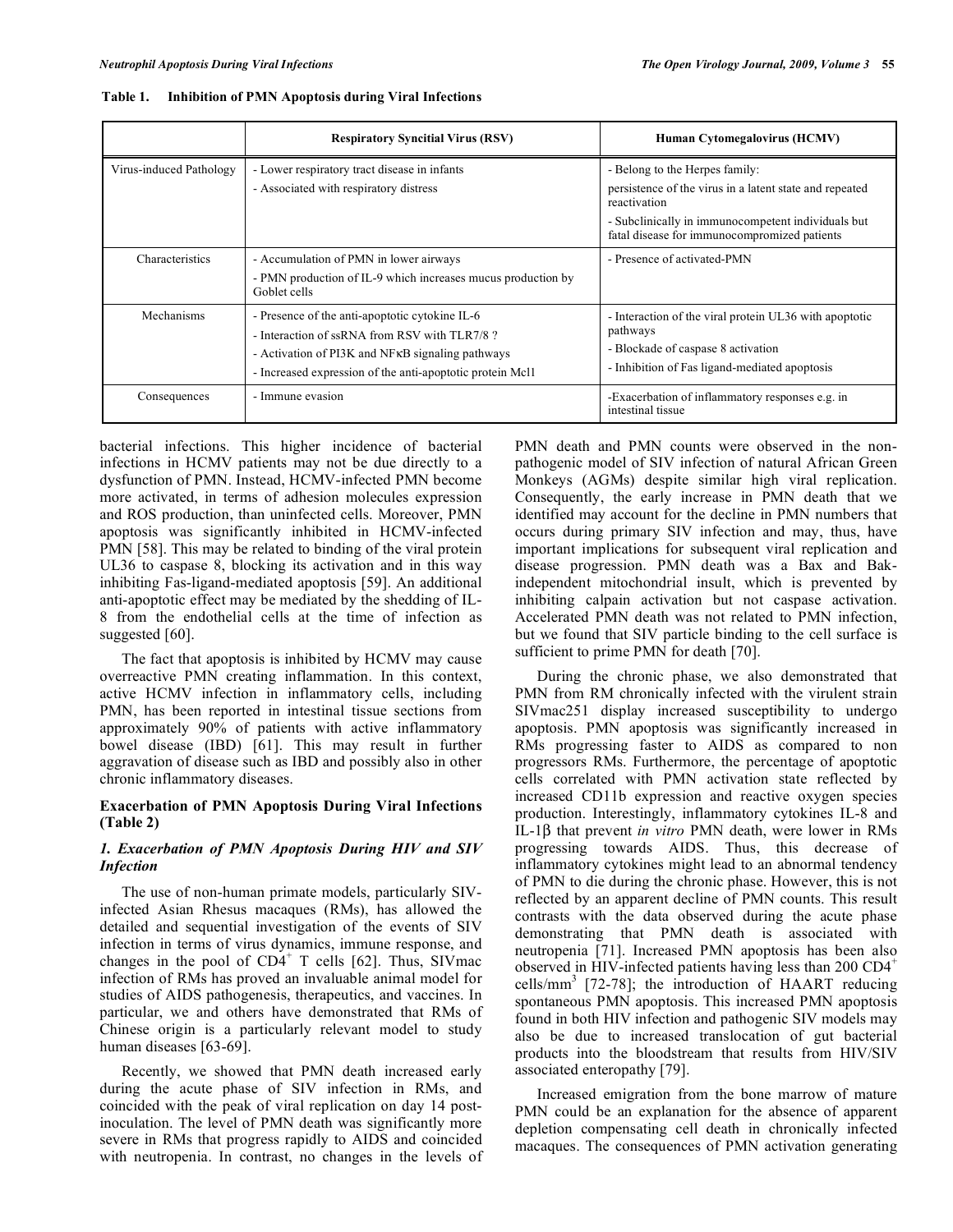|                         | <b>HIV/SIV</b>                                                                                                                                                                                                                                                                            | <b>Influenza Virus A</b>                                                                                                                   |
|-------------------------|-------------------------------------------------------------------------------------------------------------------------------------------------------------------------------------------------------------------------------------------------------------------------------------------|--------------------------------------------------------------------------------------------------------------------------------------------|
| Virus-induced Pathology | - Immune deficiency                                                                                                                                                                                                                                                                       | - Bacterial superinfections which constitute the major<br>cause of morbidity and mortality                                                 |
| Characteristics         | - Neutropenia during primary SIV infection<br>- No changes in the levels of PMN death and PMN counts in the<br>non-pathogenic model of SIV infection (AGM)                                                                                                                                | - PMN infiltration of the airway<br>- Increased recruitment into the lung related to<br>chemokines                                         |
| Mechanisms              | - Increased expression of BOB/GPR5<br>- Priming of PMN for death by particle binding to cell surface<br>- Calpain-dependent PMN death<br>- Bax and Bak-independent mitochondrial insult<br>- Lower expression of the anti-apoptotic cytokines IL-8 and IL-1B<br>during the chronic phase. | - ROS-dependent PMN apoptosis<br>- Activation of PMN oxidative burst by the virus?<br>- Increased expression of Fas antigen and Fas ligand |
| Consequences            | - Correlation with disease severity                                                                                                                                                                                                                                                       | - Increased susceptibility to bacterial infections                                                                                         |

**Table 2. Exacerbation of PMN Apoptosis During Viral Infections** 

general oxidative stress molecules might include an increased PMN susceptibility to apoptotic death during the chronic phase of infection [80]. In addition, these results support the idea that increased granulopoiesis in bone marrow leads to a compensatory release of mature PMN. Interestingly, PMN activation has been reported in the bone marrow of chronically SIV-infected macaques [81], contrasting with a defect in bone marrow lymphopoiesis [82, 83]. In fact, reciprocal dynamics of the bone marrow lymphocyte and neutrophil populations lead to cellular competition within a developmental niche. In particular, blocking bone marrow lymphopoiesis results in the specific and reciprocal expansion of the granulocytic compartment of bone marrow [84].

#### *2. Influenza A Viruses Increased PMN Apoptosis*

 PMN have been reported to be involved in the initial host response to influenza A virus (IAV). Early after IAV infection, neutrophils infiltrate the airway probably due to release of chemokines that attract PMN [85]. Clearly, severe IAV infection is characterized by increased neutrophil influx into the lung or upper respiratory tract [86]. However, IAV also causes neutrophil dysfuction and accelerated neutrophil apoptosis [87, 88]. The latter effect is most pronounced when neutrophils are coincubated with IAV and bacteria, such as *Escherichia Coli, Streptococcus pneumoniae* [88- 92]. These effects appear to contribute to the predisposition of IAV-infected individuals to suffer bacterial superinfections. In particular, IAV infection appears to increase susceptibility to bacterial pneumonia, otitis and meningitis [93]. The reduced PMN recruitment in lungs post influenza virus infection clearly impairs protection against secondary bacterial infections. Although TLR desensitization may be a contributing factor for reduced recruitment [94], PMN apoptosis occurring during influenza virus infection may be a more likely explanation as these bacterial infections occur quickly after or during influenza virus infection. Such bacterial superinfections constitute a major cause of morbidity and mortality during IAV epidemics [93]. The ability of IAV to accelerate neutrophil apoptosis on exposure to bacteria may be related, at least in part, to the virus-induced respiratory burst response [89, 90]. In

addition, IAV increased neutrophil expression of Fas antigen and Fas ligand into the cell supernatant [88].

## **CONSEQUENCES OF PMN DEATH ON IMMUNE RESPONSE AND FUTURE PERSPECTIVES**

 One consequence of such abnormal PMN apoptosis could be to facilitate the dissemination of viruses *in vivo* by modulating immune responses. Apoptotic cells are sources of biologically active oxidized phospholipids which serve as recognition signals on apoptotic cells, facilitating phagocytosis by macrophages [95]. Engulfment of apoptotic PMN has been shown to inhibit the production of proinflammatory mediators by macrophages, by secretion of anti-inflammatory cytokines such as TGF- $\beta$  [96, 97]. In this context, we recently demonstrated that  $TGF-\beta$  is increased in the tissues of SIV-infected RMs [67]. Such antiinflammatory events can inhibit antigen presentation and promote microbial growth within macrophages [97], HIV replication [98] as well as the expansion of IL-17-producing cells [99, 100].

 Altogether these data lead us to discuss the use of antiapoptotic PMN drugs in HIV-infected patients. It has been previously reported that G-CSF and GM-CSF exert potent stimulatory effect on PMN functions in HIV-infected patients at the late stage of the disease [101, 102]. In addition, IL-15 significantly enhanced PMN functional activity and decreased the percentage of apoptotic PMN from untreated advanced HIV-infected patients [103]. Finally, Lichtner *et al*. have recently reported that HIV protease inhibitor (PI) therapy reverses *in vitro* PMN apoptosis of AIDS patients by direct calpain inhibition [104]. Further studies are necessary to evaluate the *in vivo* effect of such anti-apoptotic factors in non-human primates models. Indeed, it remains to provide the proof of concept that inhibiting PMN death early after infection is beneficial for patients preventing further disease evolution to Aids.

 Overall, PMN apoptosis or survival during viral infections can have important consequences in promoting or impairing the ability of the host to clear infection but also contribute or reduce infection-associated pathology.

#### **ACKNOWLEDGEMENT**

Funding from the ANRS to JE supported this work.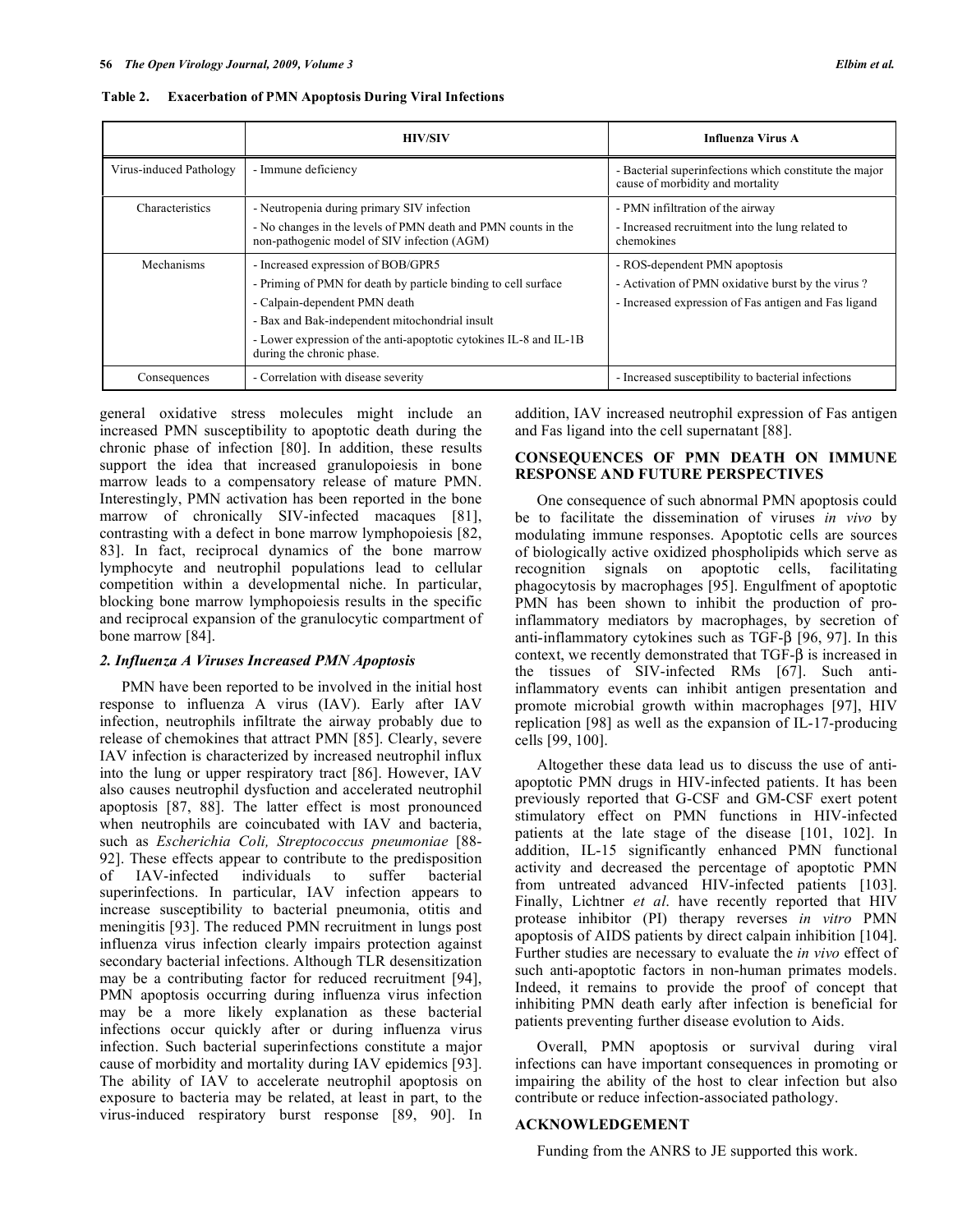#### **REFERENCES**

- [1] Savill J, Dransfield I, Gregory C, Haslett C. A blast from the past: clearance of apoptotic cells regulates immune responses. Nat Rev Immunol 2002; 2: 965-75.
- [2] Colotta F, Re F, Polentarutti N, Sozzani S, Mantovani A. Modulation of granulocyte survival and programmed cell death by cytokines and bacterial products. Blood 1992; 80: 2012-20.
- [3] Murray J, Barbara JA, Dunkley SA, *et al.* Regulation of neutrophil apoptosis by tumor necrosis factor-alpha: requirement for TNFR55 and TNFR75 for induction of apoptosis *in vitro*. Blood 1997; 90: 2772-83.
- [4] François S, El Benna J, Dang PMC, Pedruzzi E, Gougerot-Pocidalo MA, Elbim C. Inhibition of neutrophil apoptosis by Toll-like receptor agonists in whole blood: involvement of the phosphoinositide 3-kinase/Akt and NF-KB signaling pathways leading to increased levels of Mcl-1, A1 and phosphorylated Bad. J Immunol 2005; 174: 3633-42.
- [5] Haslett C, Savill JS, Whyte MK, Stern M, Dransfield I, Meagher IC. Granulocyte apoptosis and the control of inflammation. Philos Trans R Soc London Biol Sci 1994; 345: 327-33.
- [6] Edwards SW, Hallett MB. Seeing the wood for the trees: the forgotten role of neutrophils in rheumatoid arthritis. Immunol Today 1997; 18: 320-4.
- [7] Aleman M, Schierloh P, de la Barrera SS, *et al.* Mycobacterium tuberculosis triggers apoptosis in peripheral neutrophils involving Toll-Like Receptor 2 and p38 mitogen protein kinase in tuberculosis patients. Infect Immun 2004; 72: 5150-8.
- [8] Ramirez MJ, Titos E, Claria J, Navasa M, Fernandez J, Rodes J. Increased apoptosis dependent on caspase-3 activity in polymorphonuclear leukocytes from patients with cirrhosis and ascites. J Hepatol 2004; 41: 44-8.
- [9] Fuchs TA, Abed U, Goosmann C, *et al.* Novel cell death program leads to neutrophil extracellular traps. J Cell Biol 2007; 176: 231- 41.
- [10] Akgul C, Moulding DA, Edwards SW. Molecular controls of neutrophil apoptosis. FEBS Lett 2001; 487: 318-22.
- [11] Zhivotovsky B. Apoptosis, necrosis and between. Cell Cycle 2004; 3: 64-6.
- [12] Payne CM, Glasser L, Tischler ME, *et al.* Programmed cell death of the normal human neutrophil : An *in vitro* model of senescence. Microsc Res Tech 1994; 28: 327-44.
- [13] Naito M, Nagashima K, Mashima T, Tsuro T. Phosphatidylserine externalization is a downstream event of interleukin-1 betaconverting enzyme family protease activation during apoptosis. Blood 1997; 89: 2060-6.
- [14] Vermes I, Haanen C, Steffens-Nakken H, Reutelingsperger. A novel assay for apoptosis. Flow cytometric detection of phosphatidylserine expression on early apoptotic cells using fluorescein labelled Annexin V. J Immunol Methods 1995; 184: 39-51.
- [15] Savill J, Fadok V, Henson P, Haslett C. Phagocyte recognition of cells undergoing apoptosis. Immunol Today 1993; 14: 131-6.
- [16] Savill J, Haslett C. Granulocyte clearance by apoptosis in the resolution of inflammation. Semin Cell Biol 1995; 6: 385-93.
- [17] Tsujimoto Y, Shimizu S. Another way to die: Autophagic programmed cell death. Cell Death Differ 2005; 12 (Suppl 2): 1528-34.
- [18] Dransfield I, Buckle A, Savill JS, McDowell A, Haslett C, Hogg N. Neutrophil apoptosis is associated with a reduction in CD16 (Fc gamma RIII) expression. J Immunol 1994; 153: 1254-63.
- [19] Daigle I, Simon HU. Critical role for caspases 3 and 8 in neutrophil but not eosinophil apoptosis. Int arch Allergy Immunol 2001; 126: 147-56.
- [20] Ashkenazi A, Dixit VM. Death receptors: signalling and modulation. Science 1998; 281: 1305-8.
- [21] Gross A, Yin XM, Wang K, *et al.* Caspase cleaved BID targets mitochondria and is required for cytochrome *c* release, while BCL-XL prevents this release but not tumour necrosis factor-R1/Fas death. J Biol Chem 1999; 274: 1156-63.
- [22] Tsujimoto Y, Shimizu S. Bcl-2 family: life-or-death switch. FEBS Lett 2000; 466: 6-10.
- [23] Yamashita K, Takahashi A, Kobayashi S, *et al.* Caspases mediate tumor necrosis factor- $\alpha$ -induced neutrophil apoptosis and downregulation of reactive oxygen production. Blood 1999; 93: 674-85.
- [24] Santos-Beneit AM, Mollinedo F. Expression of genes involved in initiation, regulation, and execution of apoptosis in human neutrophils and during neutrophil differentiation of HL-60 cells. J Leukoc Biol 2000; 67: 712-24.
- [25] Murphy BM, O'Neill AJ, Adrain C, Watson RWG, Martin SJ. The apoptosome pathway to caspase activation in primary human neutrophils exhibits dramatically reduced requirements for cytochrome *c*. J Exp Med 2003; 197: 625-32.
- [26] Moulding DA, Quayle JA, Hart CA, Edwards SW. Mcl-1 expression in human neutrophils: regulation by cytokines and correlation with cell survival. Blood 1998; 92: 2495-502.
- [27] Knepper-Nicolai B, Ssavill J, Brown SB. Constitutive apoptosis in human neutrophils requires synergy between calpains and the proteasome downstream of caspases. J Biol Chem 1998; 273: 30530-6.
- [28] Altznauer F, Conus S, Cavalli A, *et al.* Calpain-1 regulates Bax and subsequent Smac-dependent caspase-3 activation in neutrophil apoptosis. J Biol Chem 2004; 279: 5947-57.
- [29] Squier MKT, Sehnert AJ, Sellins KS, Malkinson AM, Takano E, Cohen JJ. Calpain and calpastatin regulate neutrophil apoptosis. J Cell Physiol 1999; 178: 311-9.
- [30] Conus S, Perozzo R, Reinheckel T, *et al.* Caspase-8 is activated by cathepsin D initiating neutrophil apoptosis during the resolution of inflammation. J Exp Med 2008; 205: 685-98.
- [31] Yousefi S, Perozzo R, Schmid I, *et al.* Calpain-mediated cleavage of Atg5 swithches autophagy to apoptosis. Nat Cell Biol 2006; 8: 1124-32.
- [32] Afford SC, Pongracz J, Stockley RA, Crocker J, Burnett D. The induction by human interleukin-6 of apoptosis in the promonocytic cell line U937 and human neutrophils. J Biol Chem 1992; 627: 21612-6.
- [33] Biffl WL, Moore EE, Moore FA, Barnett CCJ. Interleukin-6 suppression of neutrophil apoptosis is neutrophil concentration dependent. J Leukoc Biol 1995; 58: 582-4.
- [34] Kettritz R, Gaido ML, Haller H, Luft FC, Jennette CJ, Falk RJ. Interleukin-8 delays spontaneous and tumor necrosis factor-alphamediated apoptosis of human neutrophils. Kidney Int 1998; 53: 84- 91.
- [35] Leuenroth S, Lee C, Grutkoski P, Keeping H, Simms HH. Interleukin-8-induced suppression of polymorphonuclear leukocyte apoptosis is mediated by suppressing CD95 (Fas/Apo-1) Fas-1 interactions. Surgery 1998; 124: 409-41.
- [36] Ginis I, Faller DV. Protection from apoptosis in human neutrophils is determined by the surface of adhesion. Am J Physiol 1997; 272: 295-309.
- [37] Watson RW, Rostein OD, Nathens AB, Parodo J, Marshall JC. Granulocytic differentiation of HL-60 cells results in spontaneous apoptosis mediated by increased caspase expression. J Immunol 1997; 158: 945-53.
- [38] Pluskota E, Soloviev DA, Szpak D, Weber C, Plow EF. Neutrophil apoptosis: selective regulation by different ligands of integrin  $\alpha_{\text{M}}$  $\beta$ 2. J Immunol 2008; 181: 3609-19.
- [39] Daigle I, Yousefi S, Colonna M, Green DR, Simon HU. Death receptors bind SHP-1 and block cytokine-induced anti-apoptotic. Nat Med 2002; 8: 61-7.
- [40] Ottonello L, Tortolina G, Amelotti M, Dallegri F. Soluble Fas ligand is chemotactic for human neutrophilic polymorphonuclear leukocytes. J Immunol 1999; 162: 3601-6.
- [41] Liles WC, Kiener PA, Ledbetter JA, Aruffo A, Klebanoff SJ. Differential expression of Fas (CD95) and Fas ligand on normal human phagocytes: implications for the regulation of apoptosis in neutrophils. J Exp Med 1996; 184: 429-40.
- [42] Brown SB, Savill J. Phagocytosis triggers macrophage release of Fas ligand and induces apoptosis of bystander leukocytes. J Immunol 1999; 162: 480-5.
- [43] Renshaw SA, Timmons SJ, Eaton V, *et al.* Inflammatory neutrophils retain susceptibility to apoptosis mediated *via* the Fas death receptor. J Leukoc Biol 2000; 67: 662-68.
- [44] Fecho K, Cohen PL. Fas ligand (gld)- and Fas (lpr)-deficient mice do not show alterations in the extravasation or apoptosis of inflammatory neutrophils. J Leukoc Biol 1998; 64: 373-83.
- [45] Villunger A, O'Reilly LA, Holler N, Adams J, Strasser A. Fas ligand, Bcl-2, granulocyte colony-stimulating factor, and p38 mitogen-activated protein kinase: Regulators of distinct cell death and survival pathways in granulocytes. J Exp Med 2000; 192: 647- 57.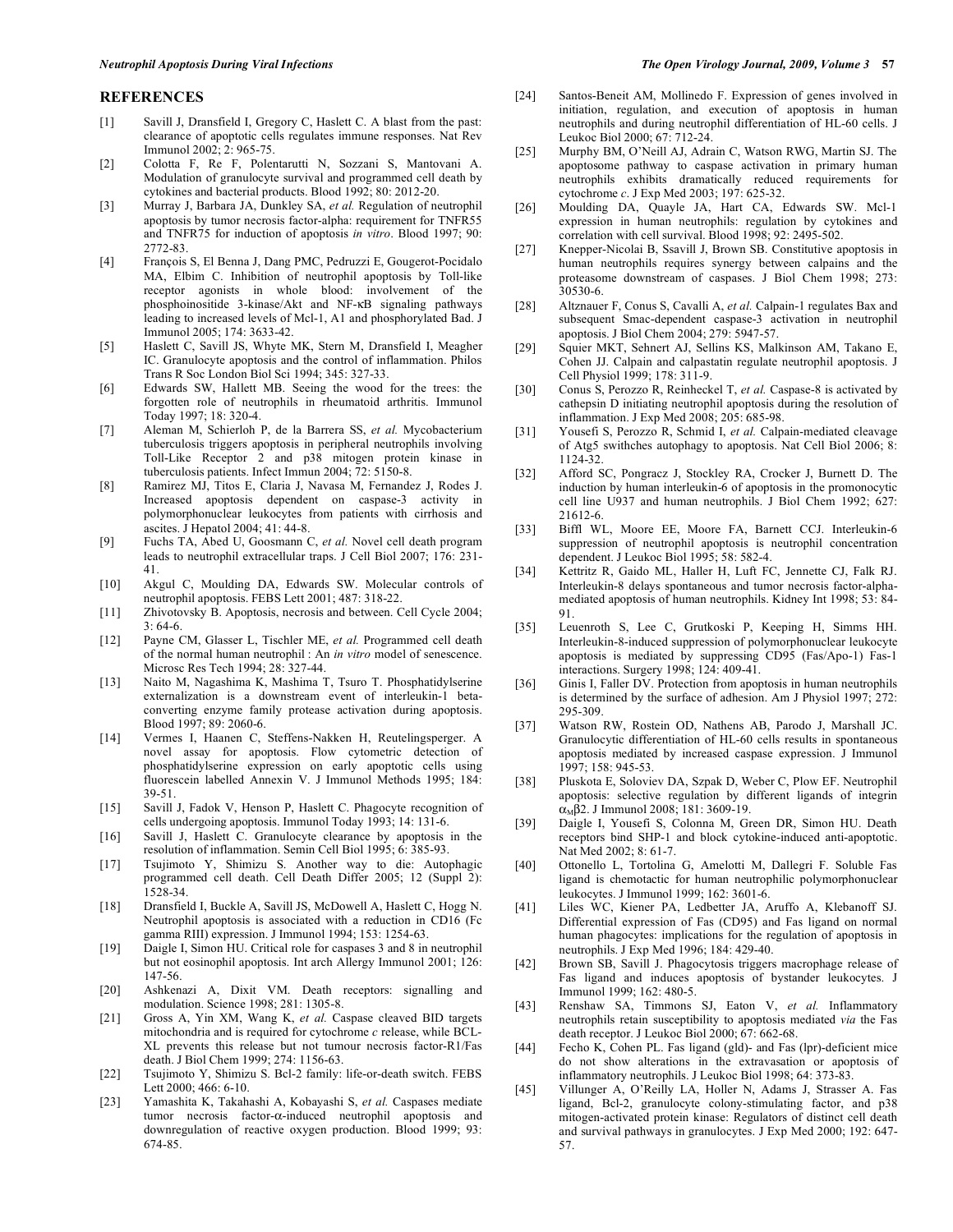- [46] Shudo K, Kinoshita K, Imamura R, *et al.* The membrane-bound but not the soluble form of human Fas ligand is responsible for its inflammatory activity. Eur J Immunol 2001; 31: 2504-11.
- [47] Bastian A, Schafer H. Human alpha-defensin 1 (HNP-1) inhibits adenoviral infection *in vitro*. Regul Pept 2001; 101: 157-61.
- [48] Fujisawa H. Inhibitory role of neutrophils on influenza virus multiplication in the lungs of mice. Microbiol Immunol 2001; 45: 679-88.
- [49] Yasin B, Wang W, Pang M, *et al.* Theta defensins protect cells from infection by herpes simplex virus by inhibiting viral adhesion and entry. J Virol 2004; 78: 5147-56.
- [50] Zhang L, Yu W, He T, *et al.* Contribution of human alpha-defensin 1, 2, and 3 to the anti-HIV-1 activity of CD8 antiviral factor. Science 2002; 298: 995-1000.
- [51] Zhang L, Lopez P, He T, Yu W, Ho DD. Retraction of an interpretation. Science 2004; 303: 467.
- [52] Wu Z, Cicchi F, Gentles D, *et al.* Human neutrophil alpha-defensin 4 inhibits HIV-1 infection *in vitro*. FEBS Lett 2005; 579: 162-6.
- [53] Baldwin GC, Fuller D, Roberts RL, Ho DD, Golde DW. Granulocyte- and granulocyte-macrophage colony-stimulating factors enhance neutrophil cytotoxicity toward HIV-infected cells. Blood 1989; 74: 1673-7.
- [54] Scapini P, Lapinet-Vera JA, Gasperini S, Calzetti F, Bazzoni F, Cassatella MA. The neutrophil as a cellular source of chemokines. Immunol Rev 2000; 177: 195-203.
- [55] Gisbergen J, Sanchez-Hernandez M, Geijtenbeek TBH, van Kooyk Y. Neutrophils mediate immune modulation of dendritic cells through glycosylation-dependent interactions between Mac-1 and DC-SIGN. J Exp Med 2005; 201: 1281-92.
- [56] McNamara PS, Ritson P, Selby A, Hart CA, Smyth RL. Bronchoalveolar lavage cellularity in infants with severe respiratory syncitial virus bronchiolitis. Arch Dis Child 2003; 88: 922-6.
- [57] Lindemans C, Coffer PJ, Schellens IMM, de Graff PMA, Kimpen JLL, Koenderman L. Respiratory syncitial virus inhibits granulocyte apoptosis through a phosphatidylinositol 3-kinase and NF-KB-dependent mechanism. J Immunol 2006; 176: 5529-37.
- [58] Skarman PJ, Rahbar A, Xie X, Söderberg-Nauclér C. Induction of polymorphonuclear leukocyte response by human cytomegalovirus. Microbes Infect 2006; 8: 1592-601.
- [59] Skaletskaya A, Bartle LM, Chittenden T, McCormick AL, Mocarski ES, Goldmacher VS. A cytomegalovirus-encoded inhibitor of apoptosis that suppresses caspase-8 activation. Proc Natl Acad Sci USA 2001; 98: 7829.
- [60] Saez-Lopez C, Ngambe-Tourere E, Rosenzwajg M, Petit JC, Nicolas JC, Gozlan J. Immediate-early antigen expression and modulation of apoptosis after *in vitro* infection of polymorphonuclear leukocytes by human cytomegalovirus. Microbes Infect 2005; 7: 1139-49.
- [61] Rahbar A, Boström L, Lagerstedt U, Magnusson I, Söderberg-Nauclér C, Sundqvist V. Evidence of active cytomegalovirus infection and increased production of IL-6 in tissue specimens obtained from patients with inflammatory bowel diseases. Inflamm Bowel Dis 2003; 9: 154-61.
- [62] Hurtrel B, Petit F, Arnoult D, Muller-Trutwin M, Silvestri G, Estaquier J. Apoptosis in SIV infection. Cell Death Differ 2005; 12 Suppl 1: 979-90.
- [63] Ling B, Veazey RS, Luckay A, *et al.* SIV(mac) pathogenesis in rhesus macaques of Chinese and Indian origin compared with primary HIV infections in human. AIDS 2002; 16: 1489-96.
- [64] Monceaux V, Ho Tsong Fang R, Cumont MC, Hurtrel B, Estaquier J. Distinct cycling  $CD4^+$  and  $CD8^+$  T cell profiles during the asymptomatic phase of simian immunodeficiency virus SIVmac251 infection in rhesus macaques. J Virol 2003; 77: 10047-59.
- [65] Reiman KA, Parker RA, Seaman MS, *et al.* Pathogenicity of simian-human immunodeficiency virus SHIV-89.6P and SIVmac is attenuated in cynomolgus macaques and associated with early Tlymphocyte responses. J Virol 2005; 79: 8878-85.
- [66] Viollet L, Monceaux M, Petit F, *et al.* Death of CD4<sup>+</sup> T cells from lymph nodes during primary SIVmac251 infection predicts the rate of AIDS progression. J Immunol 2006; 177: 6685-94.
- [67] Cumont MC, Monceaux V, Viollet L, *et al.* TGF-beta in intestinal lymphoid organs contributes to the death of armed effector CD8 T cells and is associated with the absence of virus containment in rhesus macaques infected with the simian immunodeficiency virus. Cell Death Differ 2007; 14: 1747-58.
- [68] Monceaux V, Viollet L, Petit F, et al. CD4<sup>+</sup> CCR5<sup>+</sup> T-cell dynamics during simian immunodeficiency virus infection of Chinese Rhesus Macaques. J Virol 2007; 81: 13865-75.
- [69] Cumont MC, Diop O, Vaslin B, *et al.* Early divergence inlymphoid tissue apoptosis between pathogenic and nonpathogenic simian immunodeficiency virus infections of nonhuman primates. J Virol 2008; 82: 1175-8.
- [70] Elbim C, Monceaux V, Mueller YM, *et al.* Early divergence in neutrophil apoptosis between pathogenic and non- pathogenic SIV infections of non-human primates. J Immunol 2008; 181: 8613-23.
- [71] Elbim C, Monceaux V, François S, Hurtrel B, Gougerot-Pocidalo MA, Estaquier J. Increased neutrophil apoptosis in chronically SIV-infected macaques. Retrovirology 2009; 29: 1-6.
- [72] Pitrak DL, Tsai HC, Mullane KM, Sutton SH, Stevens P. Accelerated neutrophil apoptosis in the acquired immunodeficiency syndrome. J Clin Invest 1996*;* 98: 2714-9.
- [73] Baldelli F, Preziosi R, Francisci D, Tascini C, Bistoni F, Nicoletti I. Programmed granulocyte neutrophil death in patients at different stages of HIV infection. AIDS 2000; 214: 1067-9.
- [74] Mastroianni CM, Mengoni F, Lichtner M, *et al. Ex Vivo* and *in vitro* effect of human immunodeficiency virus protease inhibitors on neutrophil apoptosis. J Infect Dis 2000; 182: 1536–9.
- [75] Mastroianni CM, d'Ettorre G, Forcina G, *et al.* Interleukin-15 enhances neutrophil functional activity in patients with human immunodeficiency virus infection. Blood 2000; 96: 1979-84.
- [76] Salmen S, Teran G, Borges L, *et al.* Increased Fas-mediated apoptosis in polymorphonuclear cells from HIV-infected patients. Clin Exp Immunol 2004; 137: 166-72.
- [77] Lichtner M, Mengoni F, Mastroianni CM, *et al.* HIV protease inhibitor therapy reverses neutrophil apoptosis in AIDS patients by direct calpain inhibition. Apoptosis 2006; 11: 781-7.
- [78] Salmen SH, Soyano A, Hernández D, Berrueta L. Mechanisms of neutrophil death in human immunodeficiency virus-infected patients: role of reactive oxygen species, caspases and map kinase pathways. Clin Exp Immunol 2007; 150: 539–45.
- [79] Brenchley JM, Price DA, Schacker TW, *et al.* Microbial translocation is a cause of systemic immune activation in chronic HIV infection. Nat Med 2006; 12: 1365-71.
- [80] Von Gunten S, Yousefi S, Seitz M, *et al.* Siglec-9 transduces apoptotic and nonapoptotic death signals into neutrophils depending on the proinflammatory cytokine environment. Blood 2005; 106: 1423-31.
- [81] Silvestri G, Sodora DL, Koup RA, *et al.* Nonpathogenic SIV infection of sooty mangabeys is characterized by limited bystander immunopathology despite chronic high-level viremia. Immunity 2003; 18: 441-52.
- [82] Thiebot H, Louache F, Vaslin B, *et al.* Early and persistent bone marrow hematopoiesis defect in Simian/Human Immunodeficy Virus-infected macaques despite efficient reduction of viremia by highly active antiretroviral therapy during primary infection. J Virol 2001; 75: 11594-602.
- [83] Thiebot H, Vaslin B, Derdouch S, *et al.* Impact of bone marrow hematopoiesis failure on T-cell generation during pathogenic simian immunodeficiency virus infection in macaques. Blood 2005; 105: 2403-9.
- [84] Ueda Y, Kondo M, Kelsoe G. Inflammation and the reciprocal production of granulocytes and lymphocytes in bone marrow. J Exp Med 2005; 201: 1771-80.
- [85] Arndt U, Wennemuth G, Barth P, *et al.* Release of macrophage migration factor and CXCL8/interleukin-8 from lung epithelial cells rendered necrotic by influenza A virus infection. J Virol 2002; 76: 9298-306.
- [86] Kobasa D, Takada A, Shinya K, *et al.* Enhanced virulence of influenza A viruses with the haemagglutinin of the 1918 pandemic virus. Nature 2004; 431: 703-7.
- [87] Hartshorn KL, Liou LS, White MR, Kazhdan MM, Tauber JL. Neutrophil deactivation by influenza A virus: role of hemagglutinin binding to specific sialic acid-bearing cellular proteins. J Immunol 1995; 154: 3952-60.
- [88] Colamussi M, White M, Crouch E, Harsthorn K. Influenza A virus accelerates neutrophil apoptosis and markedly potentiates apoptotic effects of bacteria. Blood 1999; 93: 2395-403.
- [89] Engelich G, White M, Hartshorn K. Influenza A virus markedly potentiates neutrophil apoptosis induced by bacteria: role of respiratory burst. Blood 1999; 94: 211a.